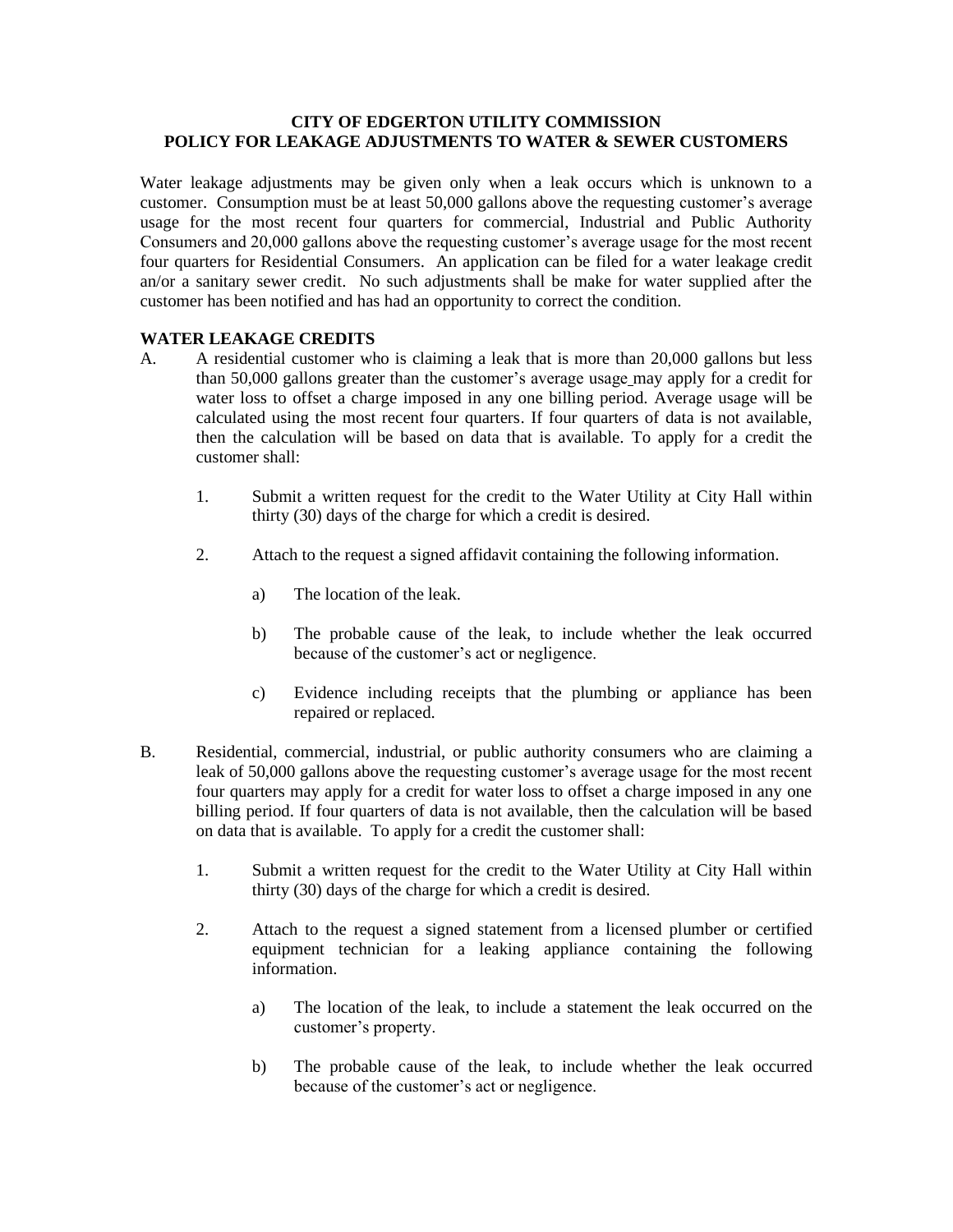- c) Identification of the plumber or certified equipment technician to include name, address, telephone number and license number
- C. If the request is complete and accurate, the amount of the possible credit will be computed by multiplying the number of gallons of water loss by the rate per gallon charged at the lowest rate allowable under the current Public Service Commission approved rate schedule.

## **SANITARY SEWER CREDITS**

- A. A customer may request a sewer charge credit to offset a charge imposed in any one billing period If the water that was lost passed through the sanitary sewer system. An application for a credit for an alleged leak over 50,000 gallons shall include a statement from a licensed plumber or certified equipment technician for a leaking appliance that all of the water from the leak was metered for discharge to the sanitary sewer system. Water from a leak that is metered for discharge into a storm sewer is not eligible for this credit.
- B. If the request is complete and accurate, the amount of the possible credit will be computed by multiplying the number of gallons of water loss by 75% of the rate per gallon charged for discharge into the sanitary sewer.

#### **REVIEW BY THE UTILTIY COMMISSION**

- A. The Utility Commission may approve, partially approve or deny any credit request. If approved, the credits computed in sections A & B will be deducted from the amount of the current bill and a new bill provided.
- B. Only one credit may be allowed in twelve (12) quarterly billing periods (three (3) years) even if the second leak was caused by a different failure.
- C. Notwithstanding any other provision in this section, no credit shall be allowed for water loss caused by an act or negligence of the customer claiming the credit.
- D. All customers/or their representatives requesting credits will be required to be present at the next regularly scheduled Utility Commission meeting and will be advised of the status of their request.

**OTHER COSTS**: Cost incurred by the customer to comply with this section include, but are not limited to, inspection, evaluation, estimated, repairs, plumbing services, and plumber's statements. These costs will not be paid in any part by the City of Edgerton, its Utilities or any of its agencies or subunits, but remain the responsibility of the customer.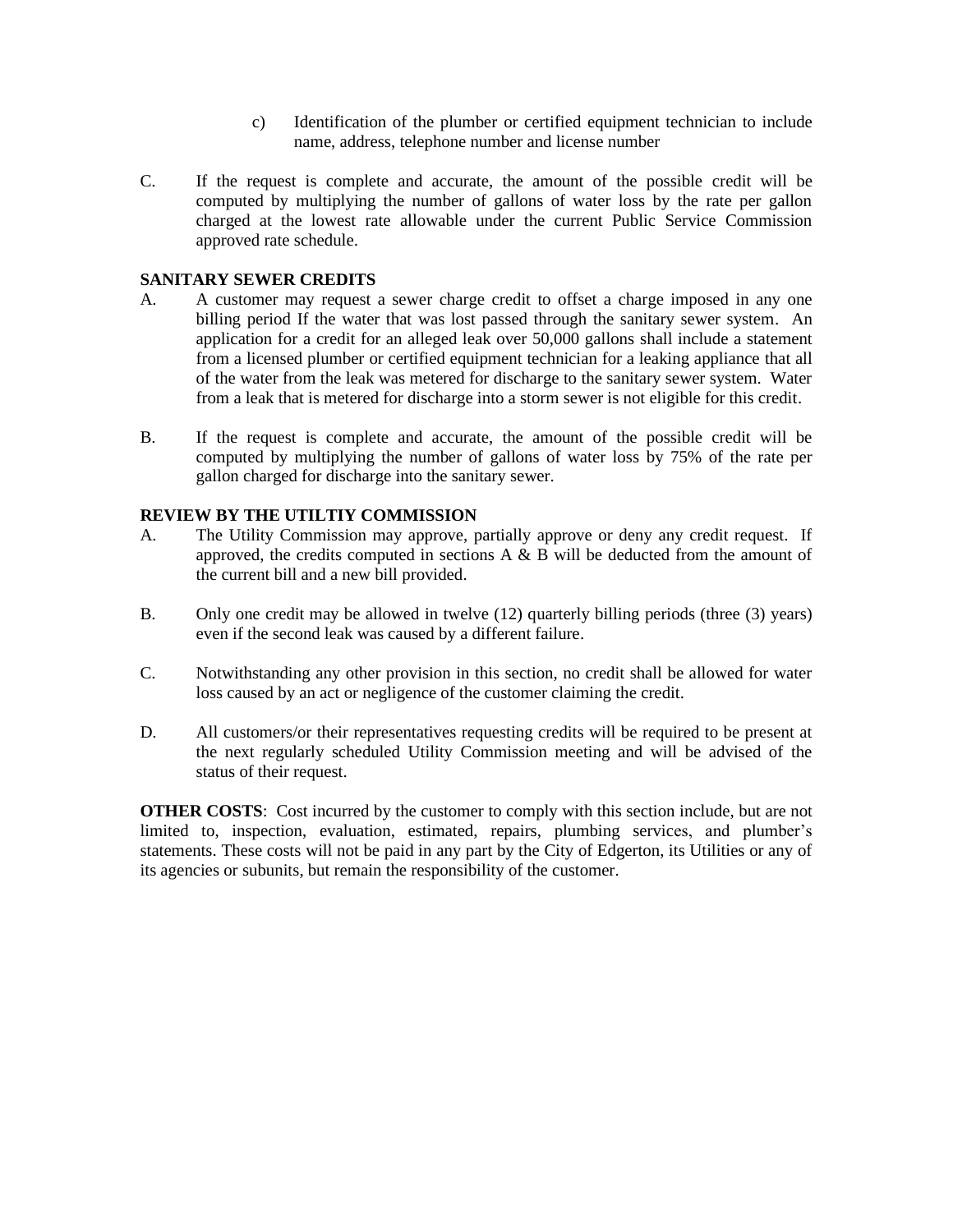# LEAK CREDIT AFFIDAVIT

# This form is required if your leak credit request is 20,000-50,000 gallons over your average usage

I,\_\_\_\_\_\_\_\_\_\_\_\_\_\_\_\_\_\_\_\_\_\_\_\_\_\_\_\_\_\_\_\_\_\_\_\_, personally appeared before the undersigned notary public to affirm that either I or my contractor have made repairs to the plumbing or appliance that has caused the leak for which I seek a credit. I affirm the following statements:

\_\_\_\_\_\_\_\_\_\_\_\_\_\_\_\_\_\_\_\_\_\_\_\_\_\_\_\_\_\_\_\_\_\_\_\_\_\_\_\_\_\_\_\_\_\_\_\_\_\_\_\_\_\_\_\_\_\_\_\_\_\_\_\_\_\_\_\_\_\_\_\_\_\_\_\_\_\_

\_\_\_\_\_\_\_\_\_\_\_\_\_\_\_\_\_\_\_\_\_\_\_\_\_\_\_\_\_\_\_\_\_\_\_\_\_\_\_\_\_\_\_\_\_\_\_\_\_\_\_\_\_\_\_\_\_\_\_\_\_\_\_\_\_\_\_\_\_\_\_\_\_\_\_\_\_\_

Describe the location of the leak. **Example 20 and 20 and 20 and 20 and 20 and 20 and 20 and 20 and 20 and 20 and 20 and 20 and 20 and 20 and 20 and 20 and 20 and 20 and 20 and 20 and 20 and 20 and 20 and 20 and 20 and 20** 

Describe the probable cause of the leak. \_\_\_\_\_\_\_\_\_\_\_\_\_\_\_\_\_\_\_\_\_\_\_\_\_\_\_\_\_\_\_\_\_\_\_\_\_\_\_\_\_\_\_\_\_

**\*Attach all receipts for materials or repairs related to the leak.**

**I understand that if a credit is approved, I may not apply for another leak credit for 3 years.**

|                                                                                                                                                                  | Date: |
|------------------------------------------------------------------------------------------------------------------------------------------------------------------|-------|
| Signature of property owner/tenant                                                                                                                               |       |
| <b>State of Wisconsin</b><br>County of                                                                                                                           |       |
| Signed and sworn to (or affirmed) before me on                                                                                                                   | Date  |
| by<br>Printed name(s) of individual(s) making statement<br>who proved to me on the basis of satisfactory evidence to be the person(s) who appeared<br>before me. |       |

Notary Public

My commission expires on

\_\_\_\_\_\_\_\_\_\_\_\_\_\_\_\_\_\_\_\_\_\_\_\_\_\_\_\_\_\_\_\_\_\_\_\_\_\_\_\_\_\_\_\_\_\_\_